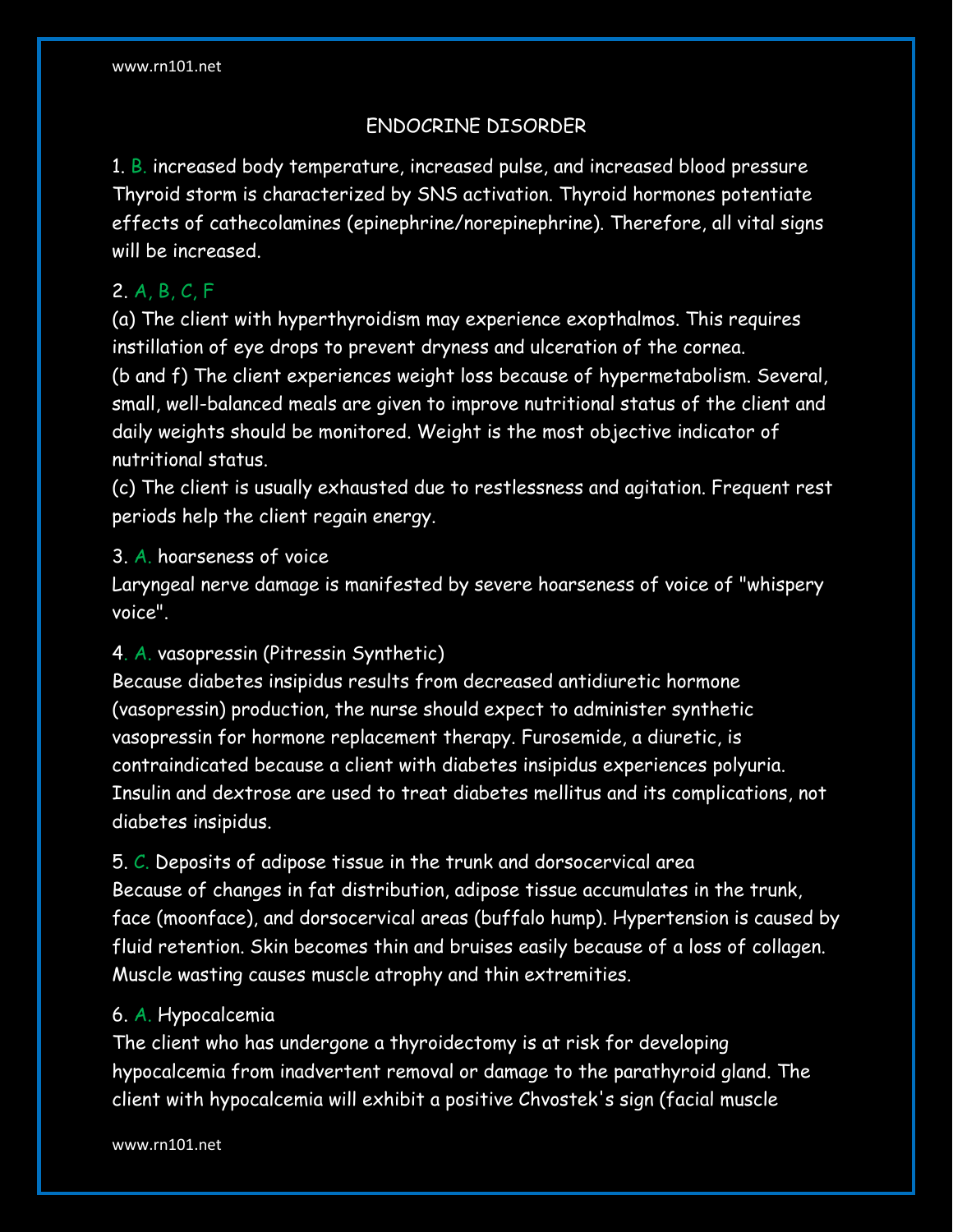contraction when the facial nerve in front of the ear is tapped) and a positive Trousseau's sign (carpal spasm when a blood pressure cuff is inflated for a few minutes). These signs aren't present with hypercalcemia, hypokalemia, or hyperkalemia.

#### 7. C. Myexedema coma.

Severe hypothyroidism may result in myxedema coma, in which a drastic drop in the metabolic rate causes decreased vital signs, hypoventilation (possibly leading to respiratory acidosis), and nonpitting edema. Thyroid storm is an acute complication of hyperthyroidism. Cretinism is a form of hypothyroidism that occurs in infants. Hashimoto's thyroiditis is a common chronic inflammatory disease of the thyroid gland in which autoimmune factors play a prominent role.

#### 8. A. Serum glucose level.

Hyperglycemia, which develops from glucocorticoid excess, is a manifestation of Cushing's syndrome. With successful treatment of the disorder, serum glucose levels decline. Hirsutism is common in Cushing's syndrome; therefore, with successful treatment, abnormal hair growth also declines. Osteoporosis occurs in Cushing's syndrome; therefore, with successful treatment, bone mineralization increases. Amenorrhea develops in Cushing's syndrome. With successful treatment, the client experiences a return of menstrual flow, not a decline in it.

#### 9. B. Puffiness of the face and hands

Hypothyroidism (myxedema) causes facial puffiness, extremity edema, and weight gain. Signs and symptoms of hyperthyroidism (Graves' disease) include an increased appetite, weight loss, nervousness, tremors, and thyroid gland enlargement (goiter).

# 10. D. Imbalanced nutrition: Less than body requirements related to thyroid hormone excess

In the client with hyperthyroidism, excessive thyroid hormone production leads to hypermetabolism and increased nutrient metabolism. These conditions may result in a negative nitrogen balance, increased protein synthesis and breakdown, decreased glucose tolerance, and fat mobilization and depletion. This puts the client at risk for marked nutrient and calorie deficiency, making Imbalanced nutrition: Less than body requirements the most important nursing diagnosis. Options B and C may be appropriate for a client with hypothyroidism, which slows the metabolic rate.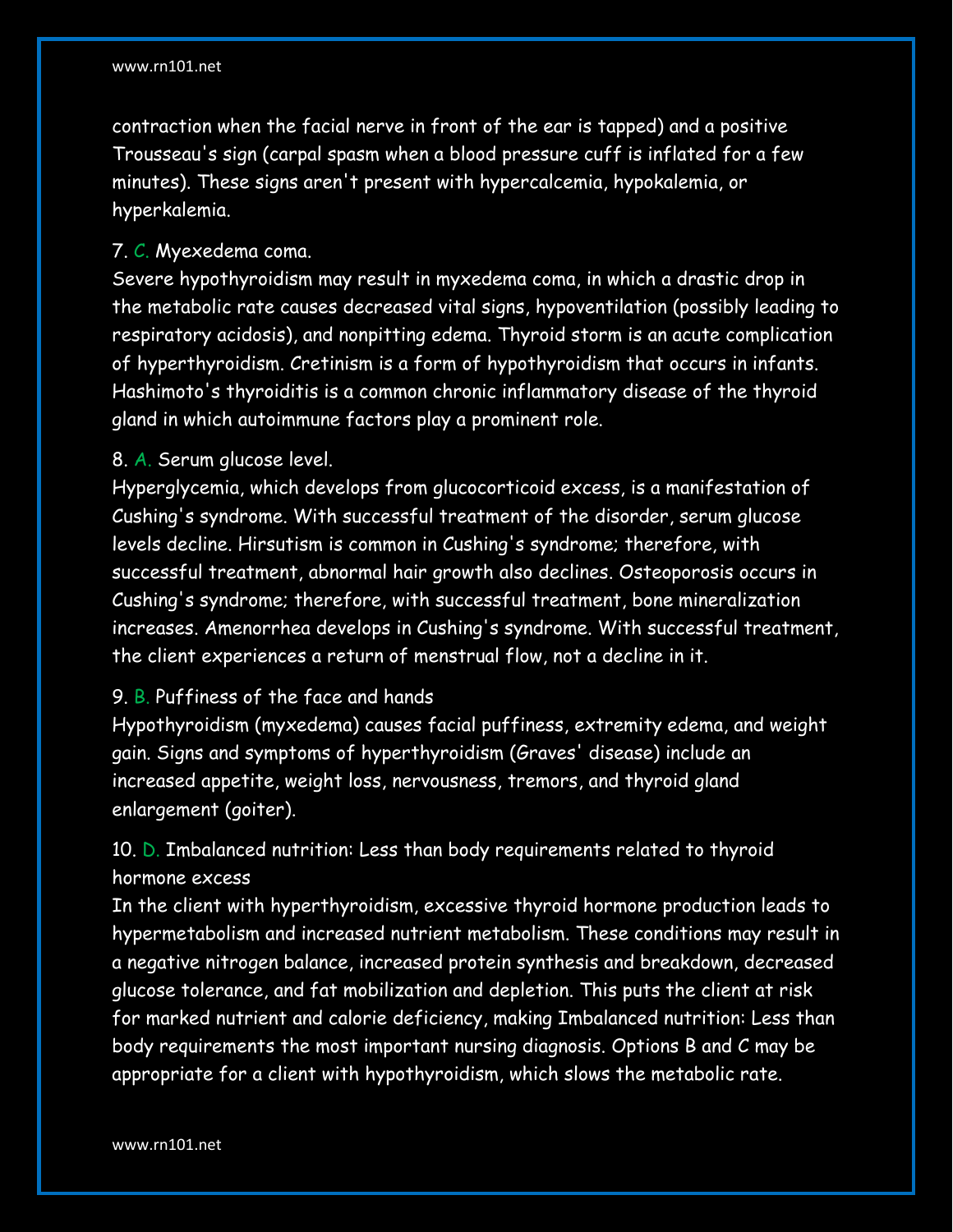# 11. B. Thyroid crisis

Thyroid crisis usually occurs in the first 12 hours after thyroidectomy and causes exaggerated signs of hyperthyroidism, such as high fever, tachycardia, and extreme restlessness. Diabetic ketoacidosis is more likely to produce polyuria, polydipsia, and polyphagia; hypoglycemia, to produce weakness, tremors, profuse perspiration, and hunger. Tetany typically causes uncontrollable muscle spasms, stridor, cyanosis, and possibly asphyxia.

#### 12. A. antidiuretic hormone (ADH).

ADH is the hormone clients with diabetes insipidus lack. The client's TSH, FSH, and LH levels won't be affected.

## 13. C. Restricting fluids

To reduce water retention in a client with the SIADH, the nurse should restrict fluids. Administering fluids by any route would further increase the client's already heightened fluid load.

## 14. A. Risk for infection

Addison's disease decreases the production of all adrenal hormones, compromising the body's normal stress response and increasing the risk of infection. Other appropriate nursing diagnoses for a client with Addison's disease include Deficient fluid volume and Hyperthermia. Urinary retention isn't appropriate because Addison's disease causes polyuria.

#### 15. C. Tachycardia

Levothyroxine, a synthetic thyroid hormone, is given to a client with hypothyroidism to simulate the effects of thyroxine. Adverse effects of this agent include tachycardia. The other options aren't associated with levothyroxine.

#### 16. A. Depression

Agitation, irritability, poor memory, loss of appetite, and neglect of one's appearance may signal depression, which is common in clients with Cushing's syndrome. Neuropathy affects clients with diabetes mellitus — not Cushing's syndrome. Although hypoglycemia can cause irritability, it also produces increased appetite, rather than loss of appetite. Hyperthyroidism typically causes such signs as goiter, nervousness, heat intolerance, and weight loss despite increased appetite.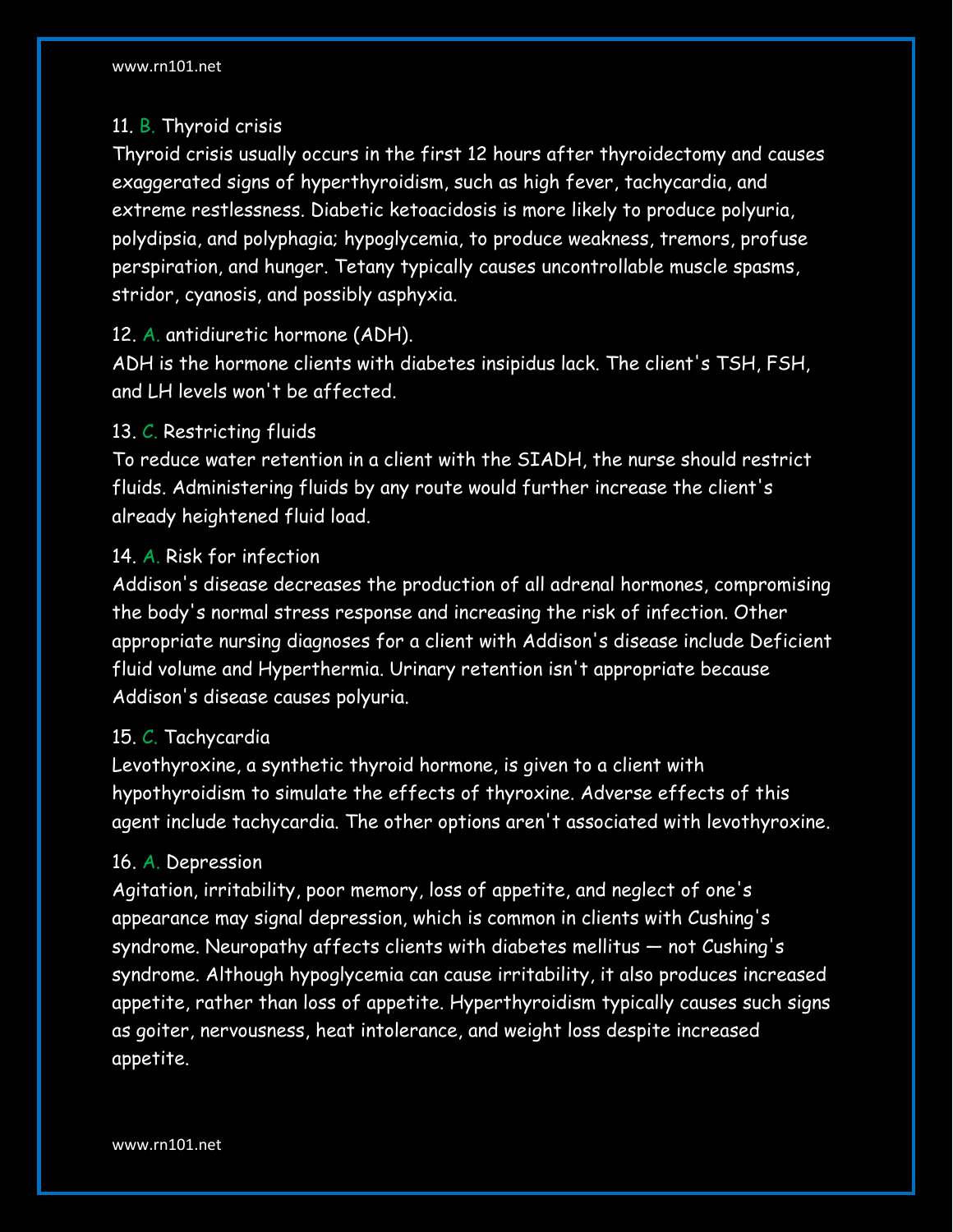# 17. B. Neck vein distention

SIADH secretion causes antidiuretic hormone overproduction, which leads to fluid retention. Severe SIADH can cause such complications as vascular fluid overload, signaled by neck vein distention. This syndrome isn't associated with tetanic contractions. It may cause weight gain and fluid retention (secondary to oliguria).

# 18. A. Fluid intake is less than 2,500 ml/day

Diabetes insipidus is characterized by polyuria (up to 8 L/day), constant thirst, and an unusually high oral intake of fluids. Treatment with the appropriate drug should decrease both oral fluid intake and urine output. A urine output of 200 ml/hour indicates continuing polyuria. A blood pressure of 90/50 mm Hg and a heart rate of 126 beats/minute indicate compensation for the continued fluid deficit, suggesting that treatment hasn't been effective.

19. C. To report weight loss, anxiety, insomnia, and palpitations.

Weight loss, anxiety, insomnia and palpitations are signs of hyperthyroidism. An adjustment in dose would need to be obtained in order to reach a therapeutic level of levothyroxine (Synthroid) in the patient with hypothyroidism.

# 20. D. fever and sore throat.

Fever and sore throat are signs of a serious adverse reaction in PTU and should be reported immediately.

# 21. D. signs and symptoms of hypothyroidism

Excessive dosing with propylthiouracil (PTU) may convert the client from a hyperthyroid state to a hypothyroid state. If this occurs, the dosage should be reduced. Temporary administration of thyroid hormone may be required. Propylthiouracil is not used for pain and does not cause hyperglycemia or renal toxicity.

# 22. A. in the morning to prevent insomnia

Levothyroxine (Synthroid) is a synthetic thyroid hormone that increases cellular metabolism. Levothyroxine should be given in the morning in a single dose to prevent insomnia and should be given at the same time each day to maintain an adequate drug level. Therefore, options B, C, and D are incorrect.

23. B. Avoid close contact with children or pregnant women for one week after administration of drug.

After receiving radioactive iodine-131, you should avoid prolonged, close contact

www.rn101.net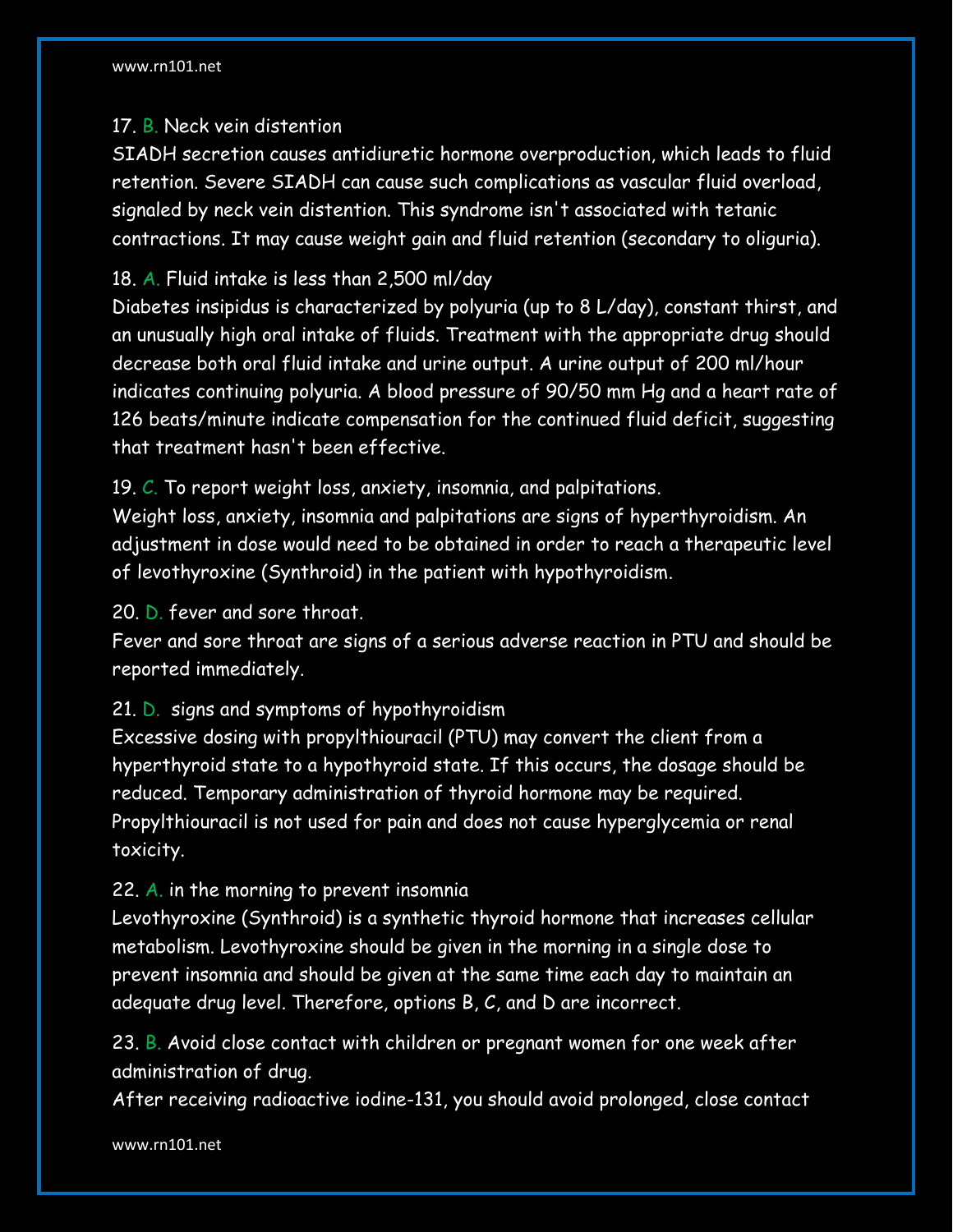with other people for several days, particularly pregnant women and small children. The majority of the radioactive iodine that has not been absorbed leaves the body during the first two days following the treatment, primarily through the urine. Small amounts will also be excreted in saliva, sweat, tears, vaginal secretions, and feces.

24. B. Replace intravenous fluids

- C. Induce shivering
- D. Relieve respiratory distress
- E. Administer a cooling blanket

Rapid treatment of thyroid storm is essential to preserve life. Treatment includes cooling without aspirin (which increases free TH) or inducing shivering, replacing fluids, glucose, and electrolytes, relieving respiratory distress, stabilizing cardiovascular function, and reducing TH synthesis and secretion. #1 is incorrect because cooling happens without the use of aspirin. All of the other choices are correct.

25. C. "Decreased renal blood flow and glomerular filtration rate reduces the kidney's ability to excrete water, which may cause hyponatremia." Rationale:

a. Is incorrect because deficient amounts of TH cause abnormalities in lipid metabolism with elevated serum cholesterol and triglyceride levels. b. Is incorrect because Graves' disease is the most common cause of hyperthyroidism, not hypothyroidism.

d. Is incorrect because increased amounts of TH cause an increase in cardiac output and peripheral blood flow.

26. A. Mitotane is used to treat metastatic adrenal cancer.

Mitotane directly suppresses activity of the adrenal cortex and decreases peripheral metabolism of corticosteroids. It is used to treat metastatic adrenal cancer.

b. Is incorrect because aminogluthimide may be administered to clients with ectopic ACTH-secreting tumors that cannot be surgically removed.

c. Is incorrect because ketoconazole inhibits, not increases, cortisol synthesis by the adrenal cortex.

d. Is incorrect because somatostatin suppresses, not increases, ACTH secretion.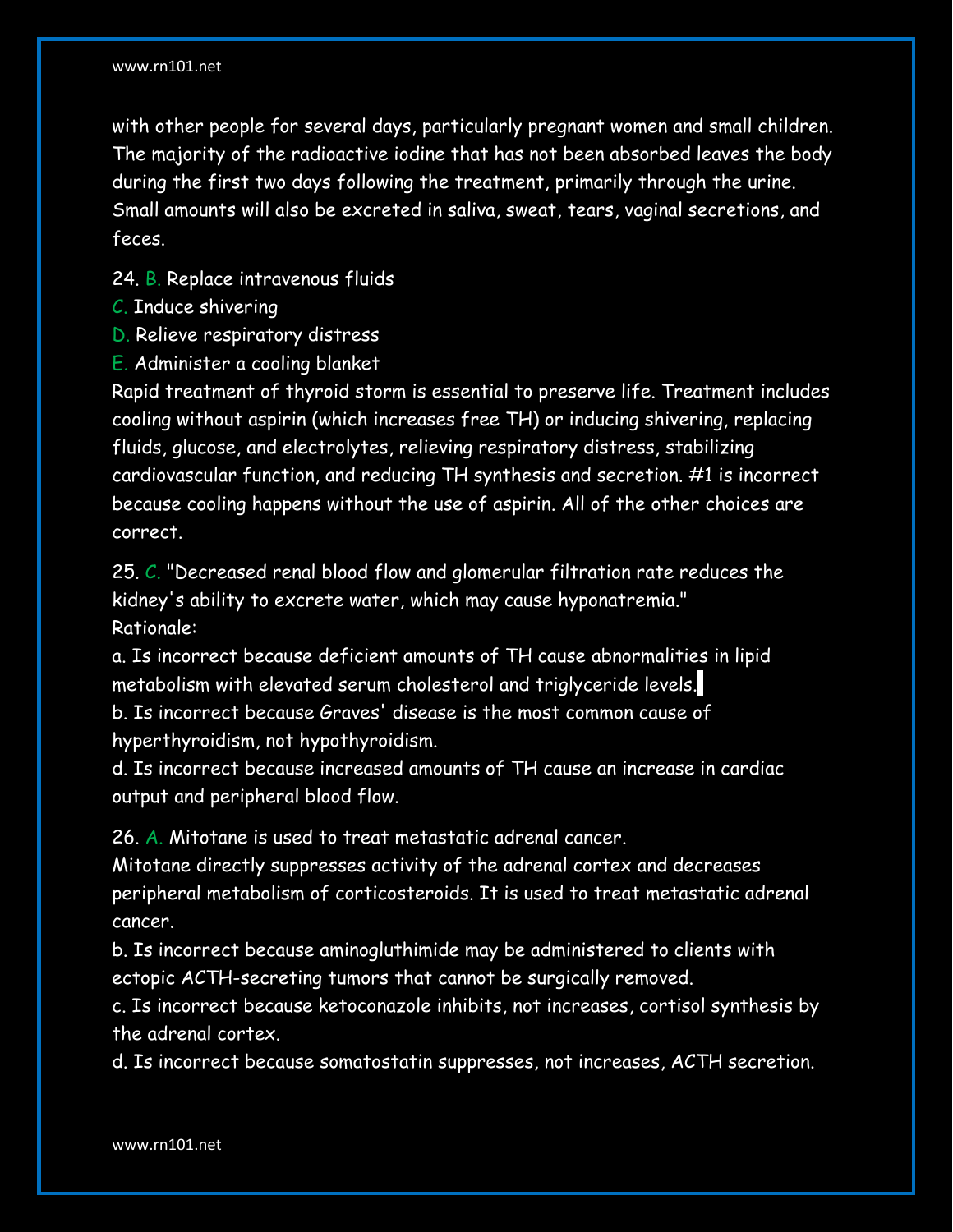27. C. Instruct the client to never abruptly discontinue the medication. The primary medical treatment of Addison's disease is replacement of corticosteroids and mineralcorticoids, accompanied by increased sodium in the diet. The client needs to know the importance of maintaining a diet high is sodium and low in potassium. Medications should never be discontinued abruptly because crisis can ensue. Oral forms of the drug are given with food in Cushing's disease.

28. A. Maintain careful use of medical and surgical asepsis when providing care and treatments.

Use careful medical and surgical asepsis when providing care and treatments since Cortisol excess increases the risk of infection.

29. B. "I need to weigh myself if I think that I am losing or gaining weight." The client is at risk for ineffective therapeutic regimen management. Clients with Addison's disease must learn to provide lifelong self-care that involves varied components: medications, diet, and recognizing and responding to stress. Changes in lifestyle are difficult to maintain permanently. The client needs to take the medications on a daily basis. The client needs to perform daily weights to monitor for signs of dehydration. The client needs to maintain a diet high in sodium and low in potassium, as well as maintain an increased fluid intake.

30. B. increased urine output, increased serum sodium, and decreased urine specific gravity

(rationale- the patient with SIADH has water retention with hyponatremia, decreased urine output and concentrated urine with high specific gravity. improvement in the patient's condition reflected by increased urine output, normalization of serum sodium, and more water in the urine, decreasing the specific gravity.)

#### 31. D. autoimmune-induced atrophy of the gland

(rationale- both Graves disease and Hasimotos thyroiditis are autoimmune disorders that eventually destroy the thyroid gland, leading to primary hypothyroidism. Thyroid tumors most often result in hyperthyroidism. Secondary hypothyroidism occurs as a result of pituitary failure, and iatrogenic hypothyroidism results from thyroidectomy or radiation of the thyroid gland.)